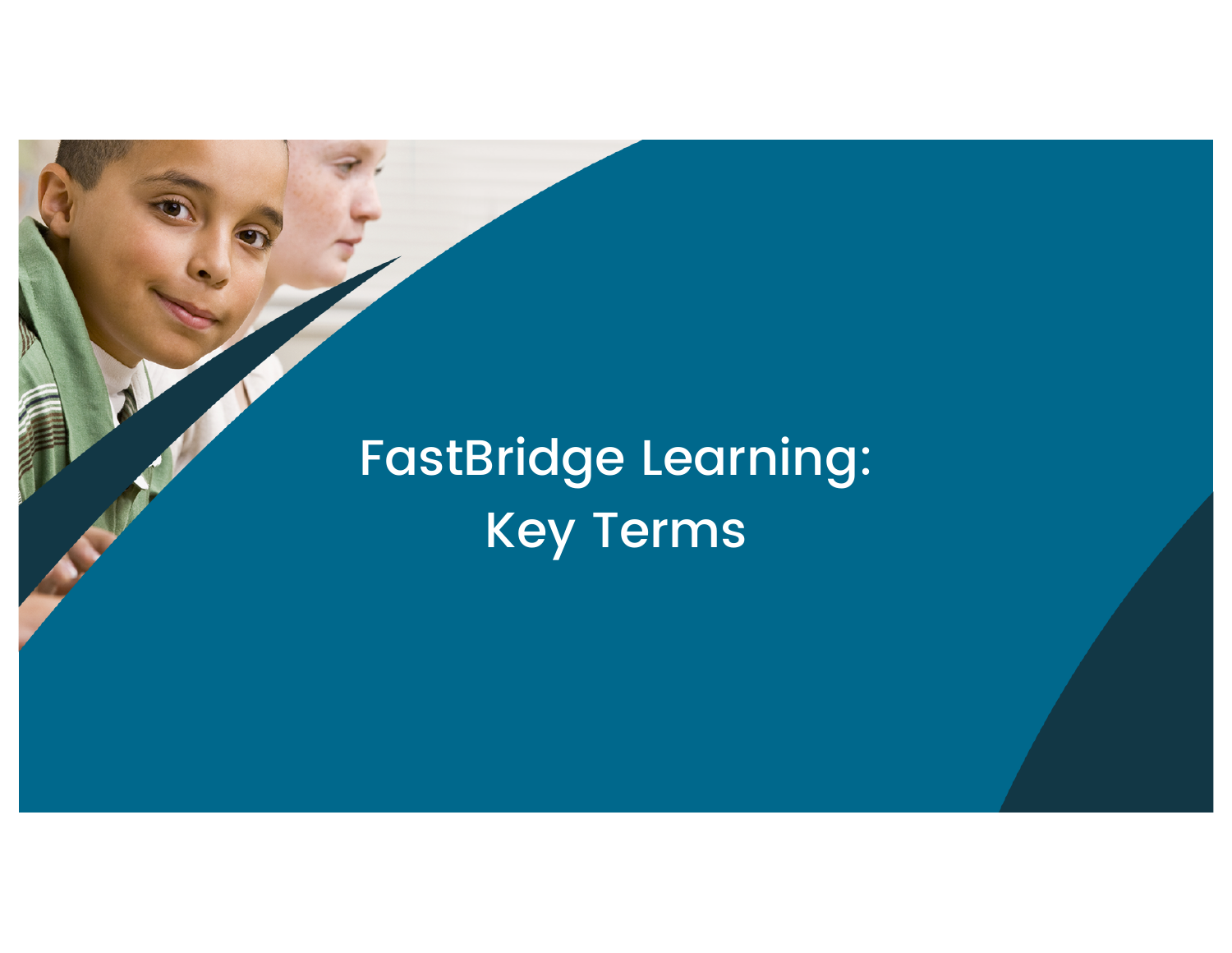# **Overview**



2017-2018 © FastBridge Learning. All Rights Reserved.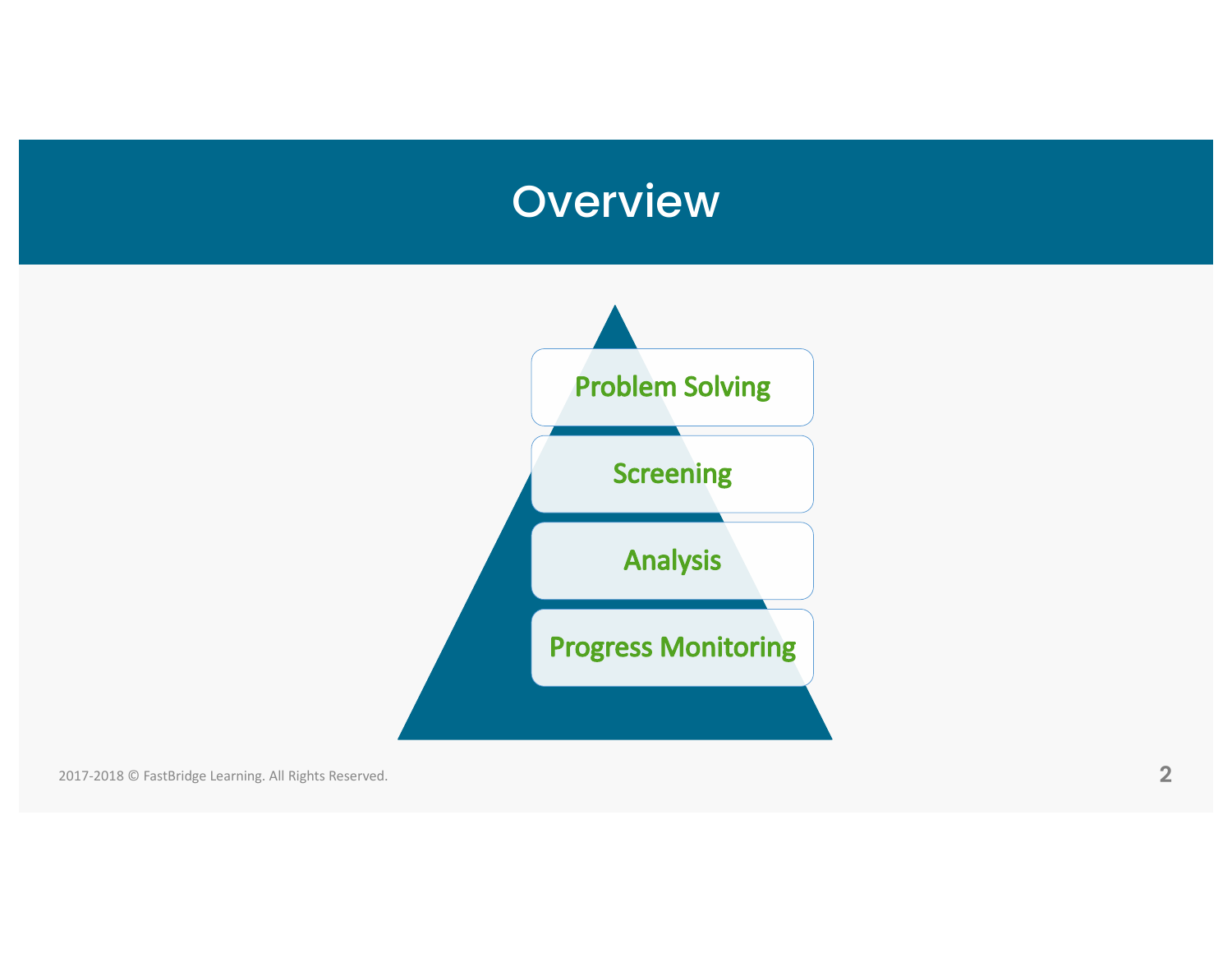# A problem is:

the distance between what is expected and what is occurring

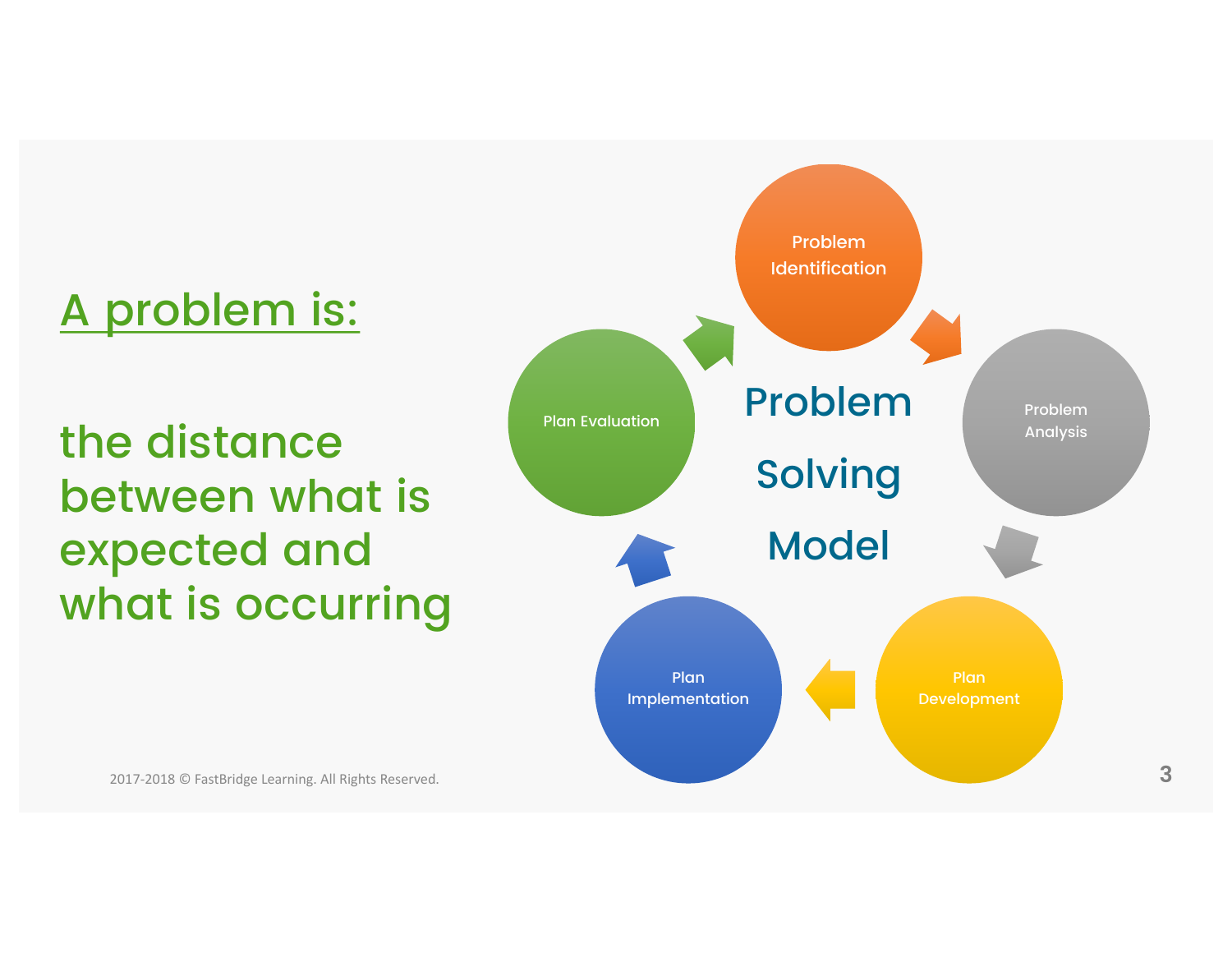# Screening Terms

- **≻ Core Instruction**
- Ø Narrow Measure
- **≻ Broad Measure**
- $\triangleright$  Benchmark
- $\triangleright$  Norms
- Ø Composite Score
- $\triangleright$  Subscale

2017-2018 © FastBridge Learning. All Rights Reserved.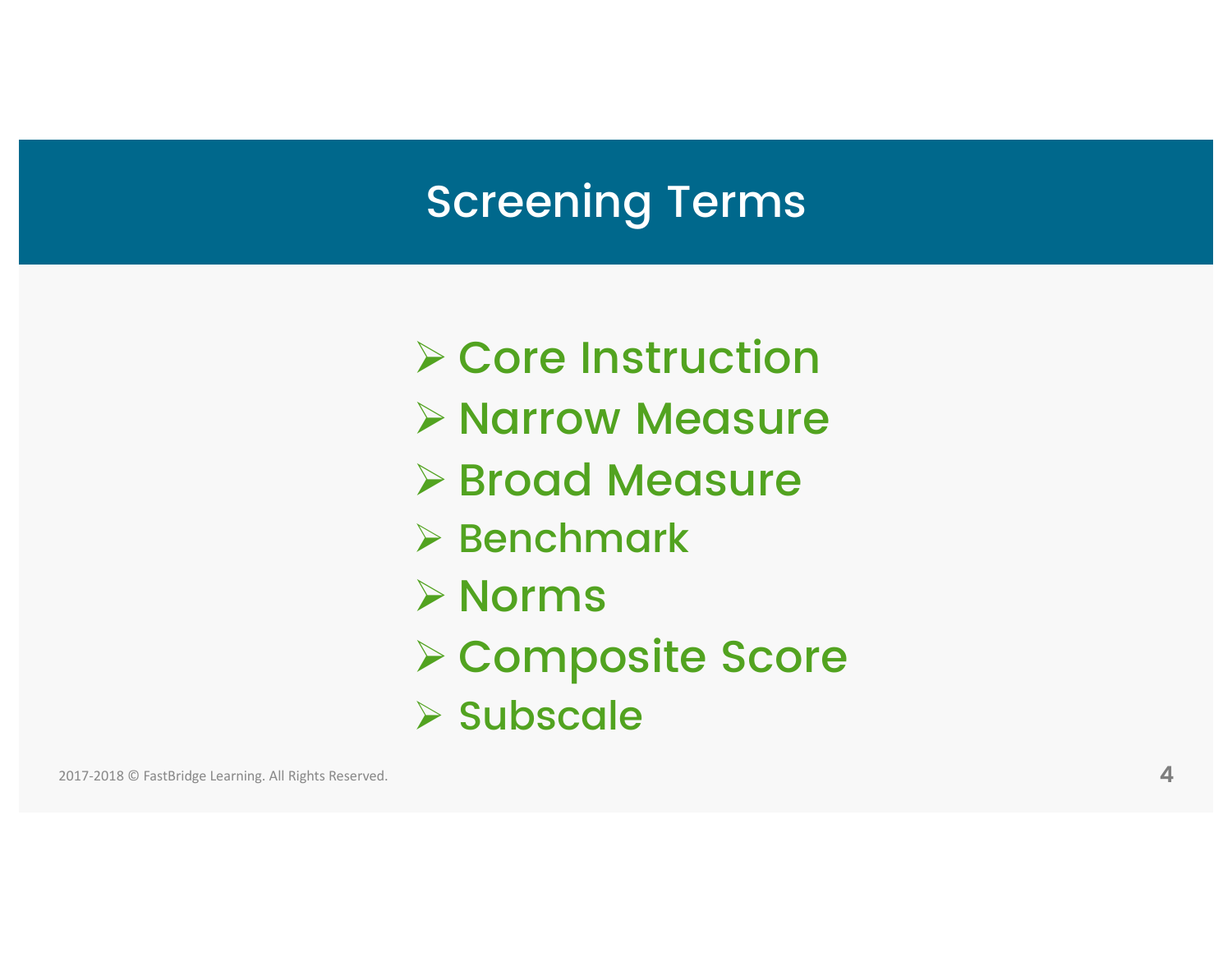### Core Instruction

 $\triangleright$  Instruction provided to all students in the general education classroom

 $\checkmark$  Example: Reading programs like Journeys, Reading Street

Ø Foundation for additional learning supports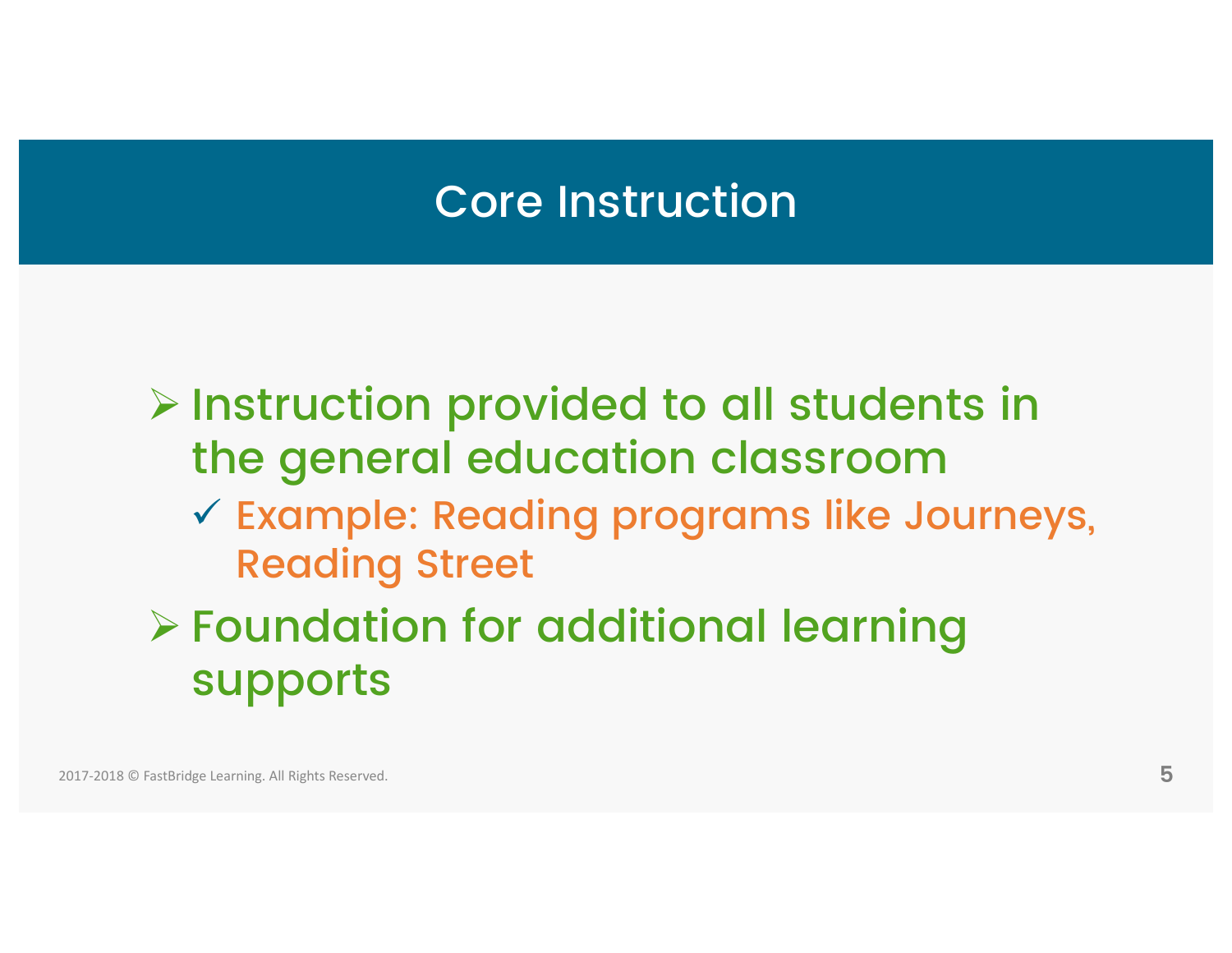#### Narrow and Broad Measures

 $\triangleright$  An assessment that evaluates skills related to one part of an overall ability

- $\checkmark$  Examples:
	- ❖ earlyReading, earlyMath
	- ❖ CBMreading, CBMmath
- $\triangleright$  An assessment that includes items representing all of the subskills necessary for a comprehensive task
	- $\checkmark$  Examples:
		- \* aReading, aMath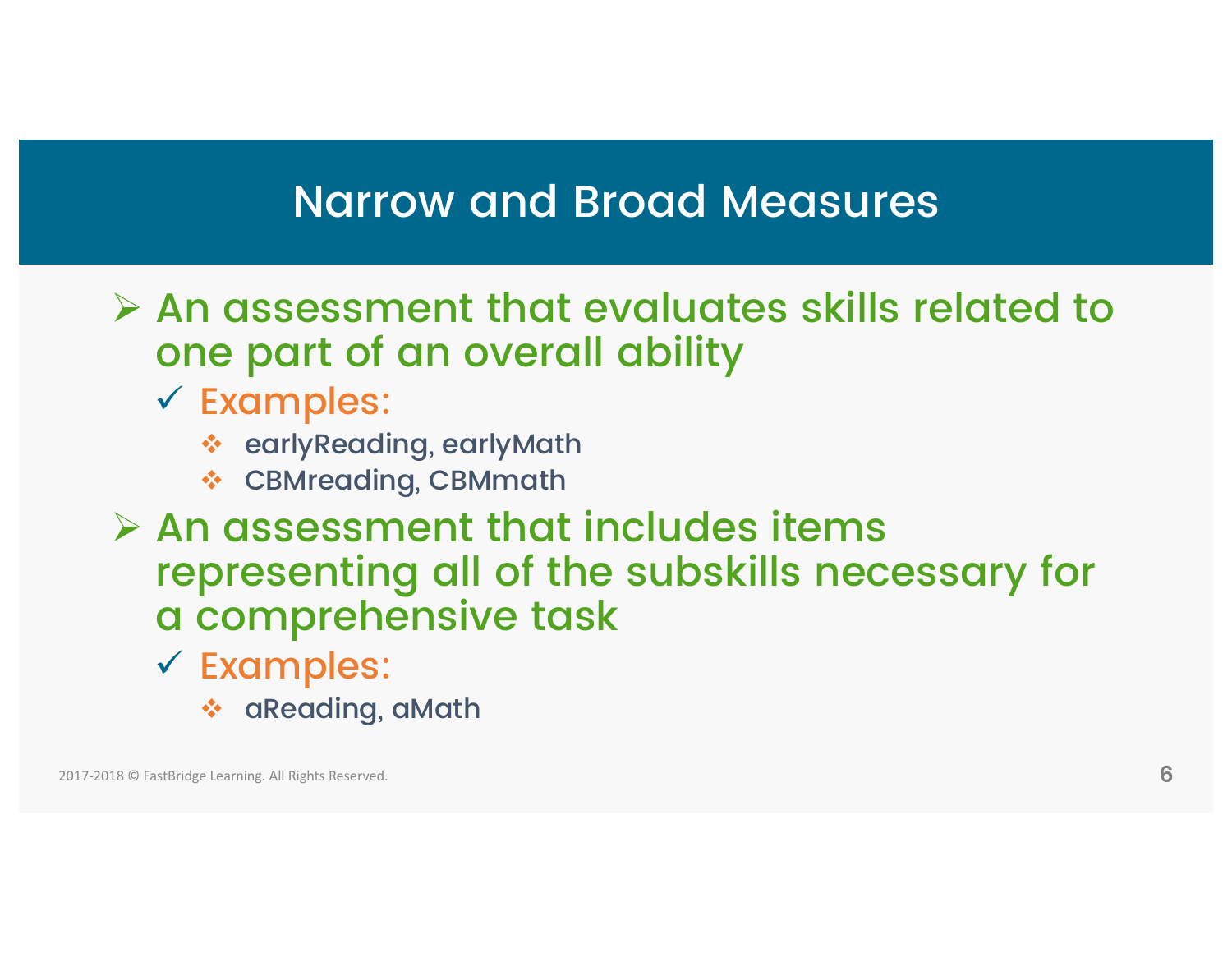#### Benchmark

 $\triangleright$  A score identified as the goal for all students in a grade level to meet on a specific assessment  $\checkmark$  Examples: Fall, Winter, Spring goals

 $\triangleright$  Can be a predictor of student performance on other measures

 $\checkmark$  State assessments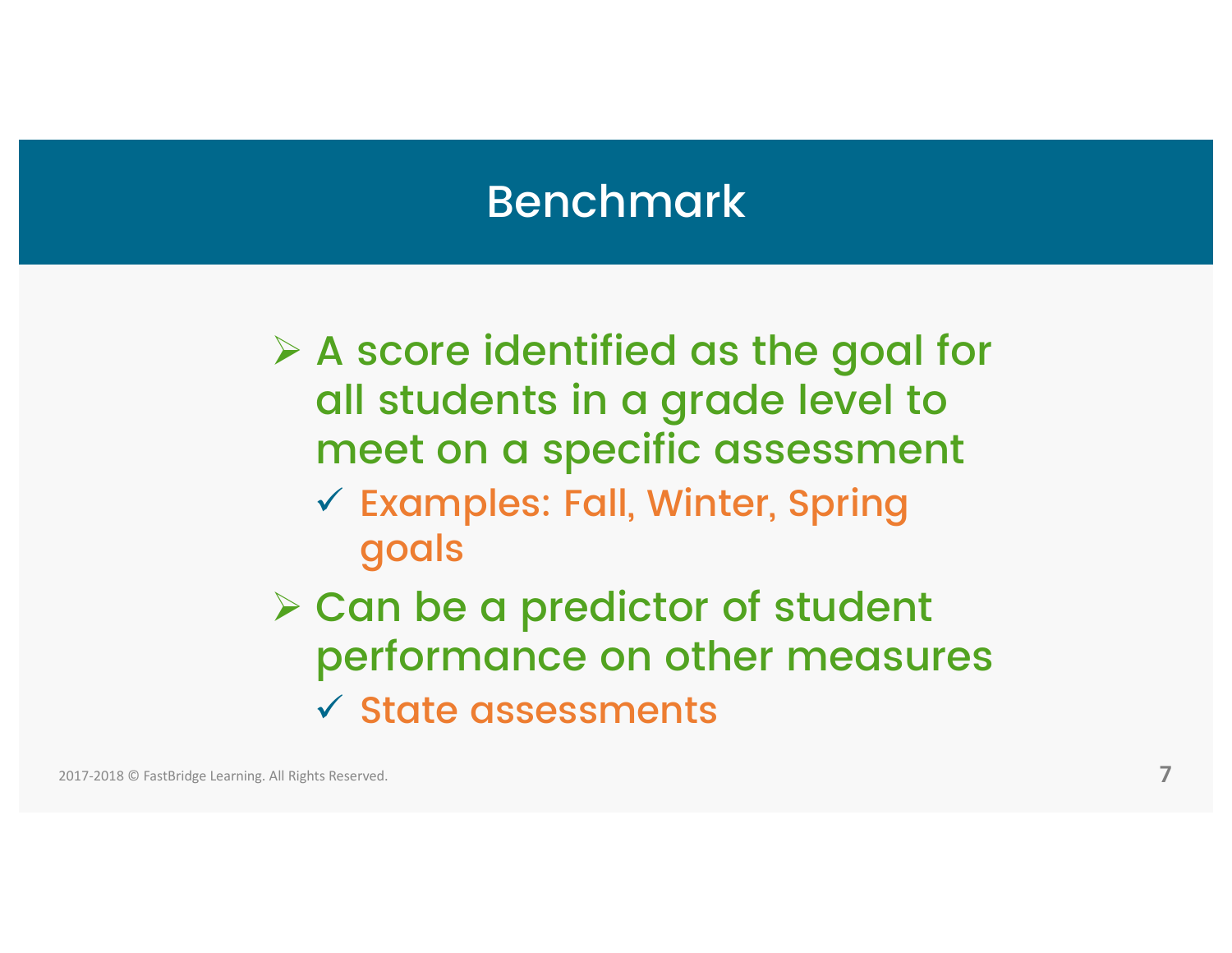#### Norms

 $\triangleright$  Aggregate data from many students who took the same test and arranged by percentile ranks

- $\checkmark$  National
- $\checkmark$  District
- $\checkmark$  School
- $\sqrt{\phantom{a}}$ Class

 $\triangleright$  Show the relative performance of individual students when compared to different groups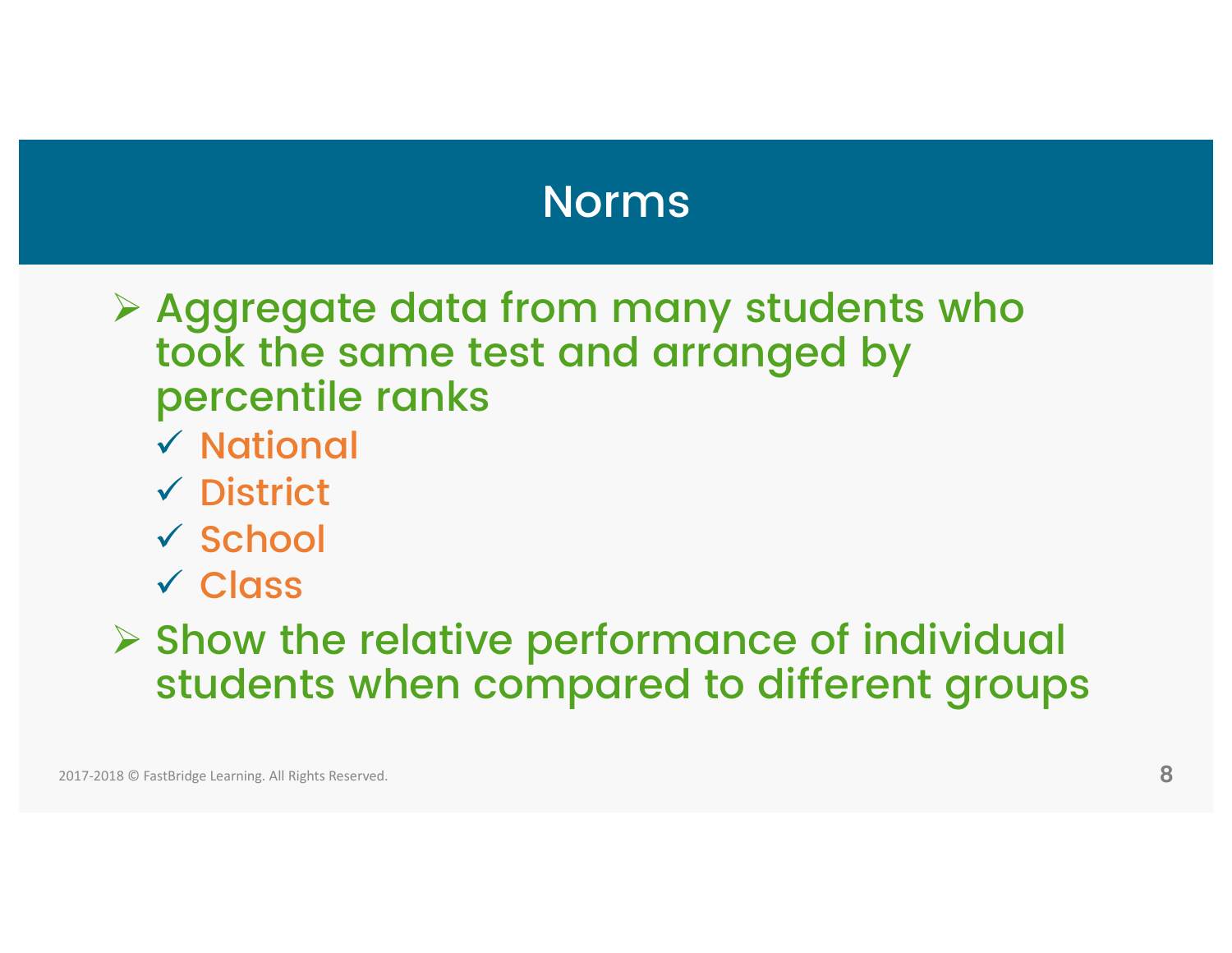#### Scores

- **≻ Composite** 
	- $\checkmark$  A score based on 3 or 4 combined subtest scores
		- **❖** earlyReading
		- ❖ earlyMath
- $\triangleright$  Subtest
	- $\checkmark$  An individual short test of specific subskills
		- ❖ Letter Sounds
		- ◆ Numeral Identification
- $\triangleright$  Subscale
	- $\checkmark$  A score based on selected items on a test
		- ❖ Social, Academic, Behavior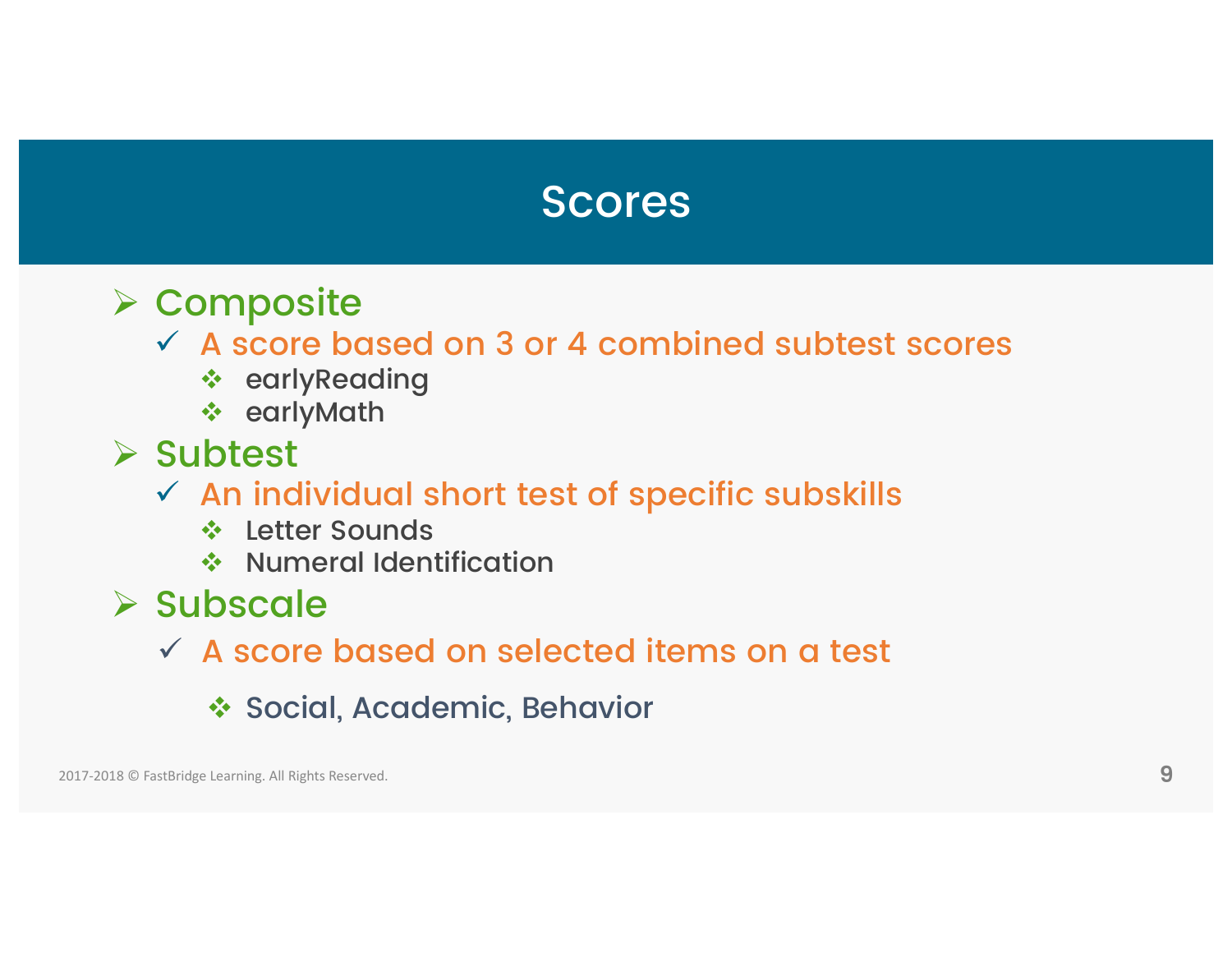#### Analysis Terms

 $>80%$  $\triangleright$  ROI Ø Adequate Growth Ø Student growth percentile  $\triangleright$  Risk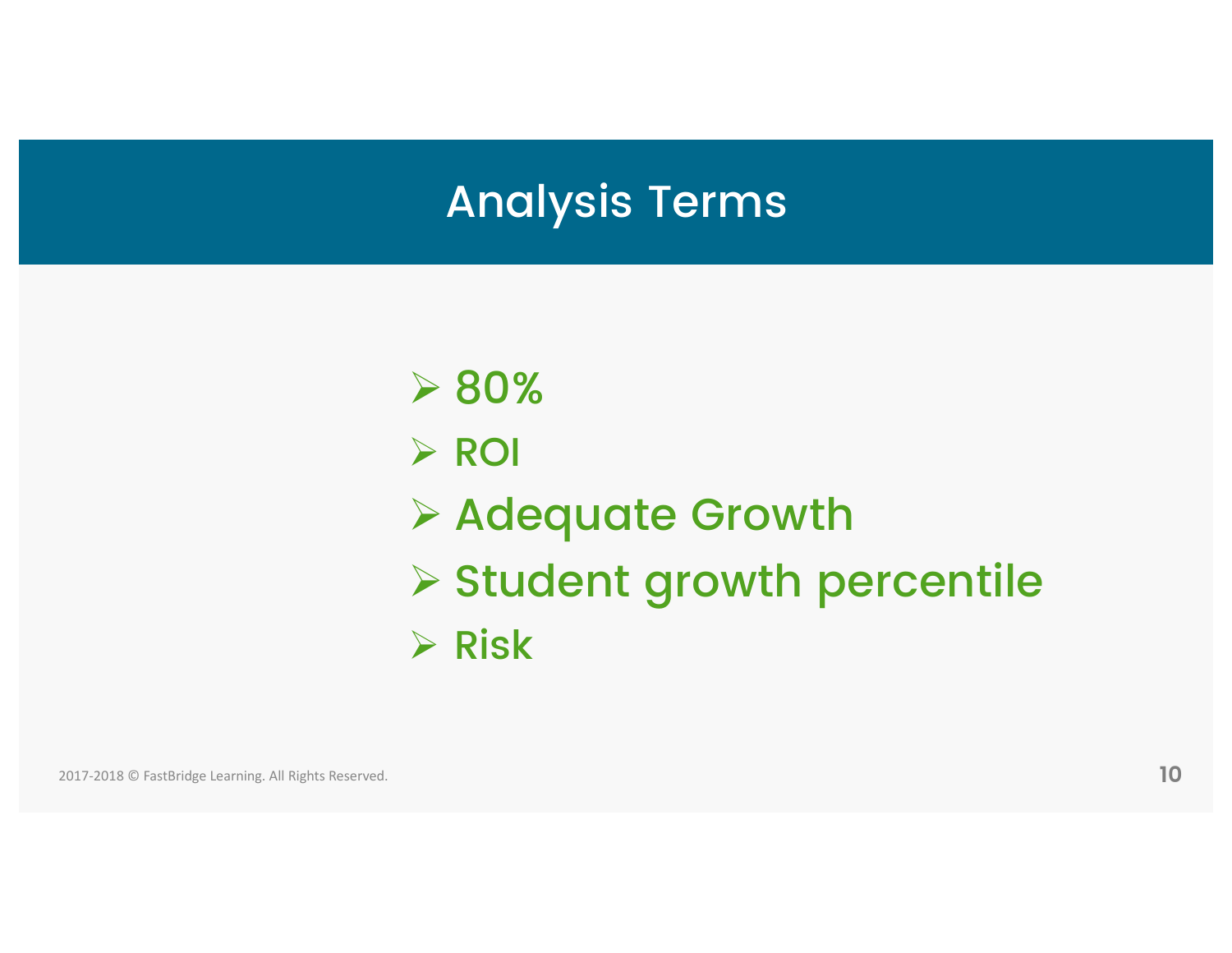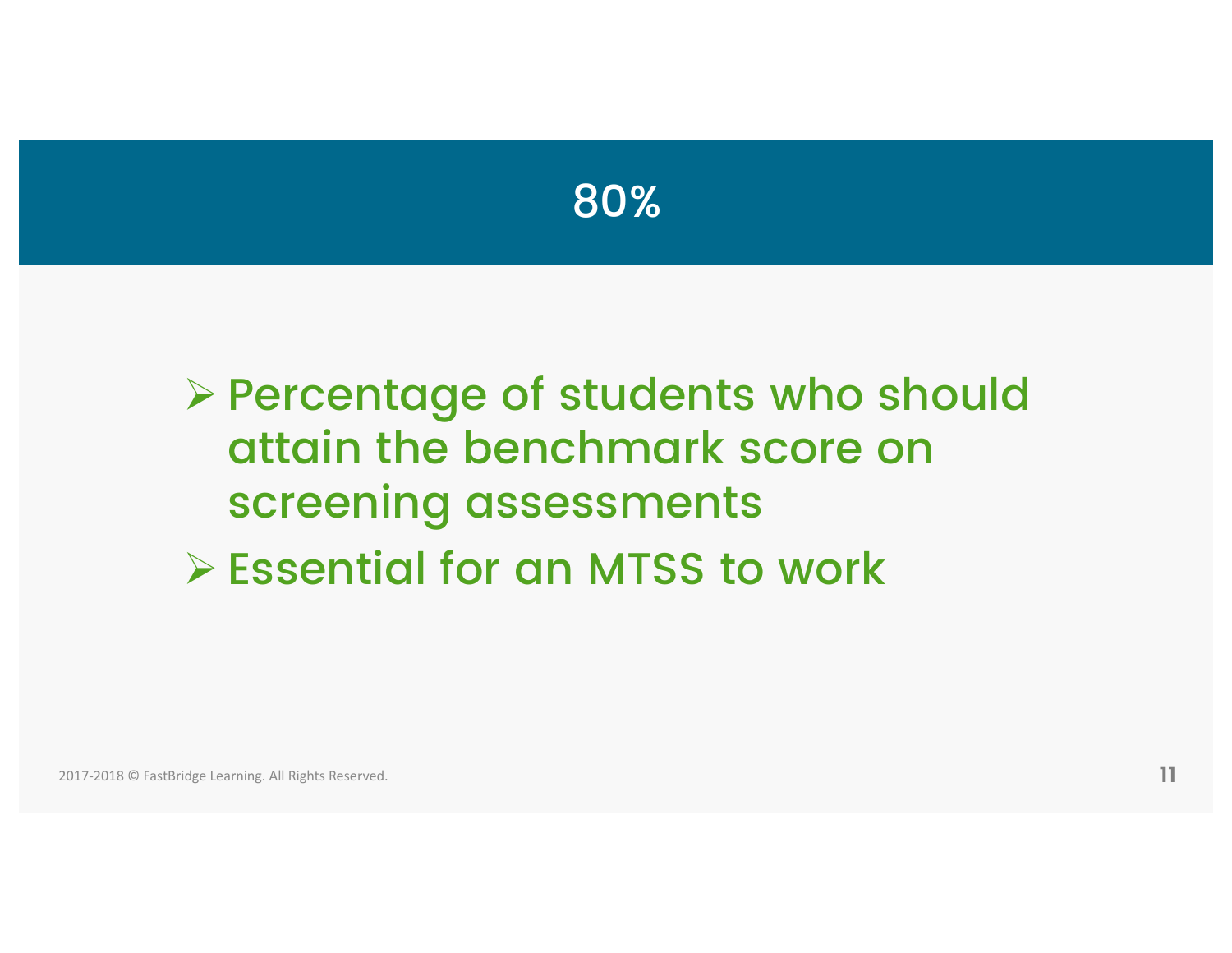

# **≻ Rate of Improvement** Ø The amount of growth in weekly or monthly units for a specific measure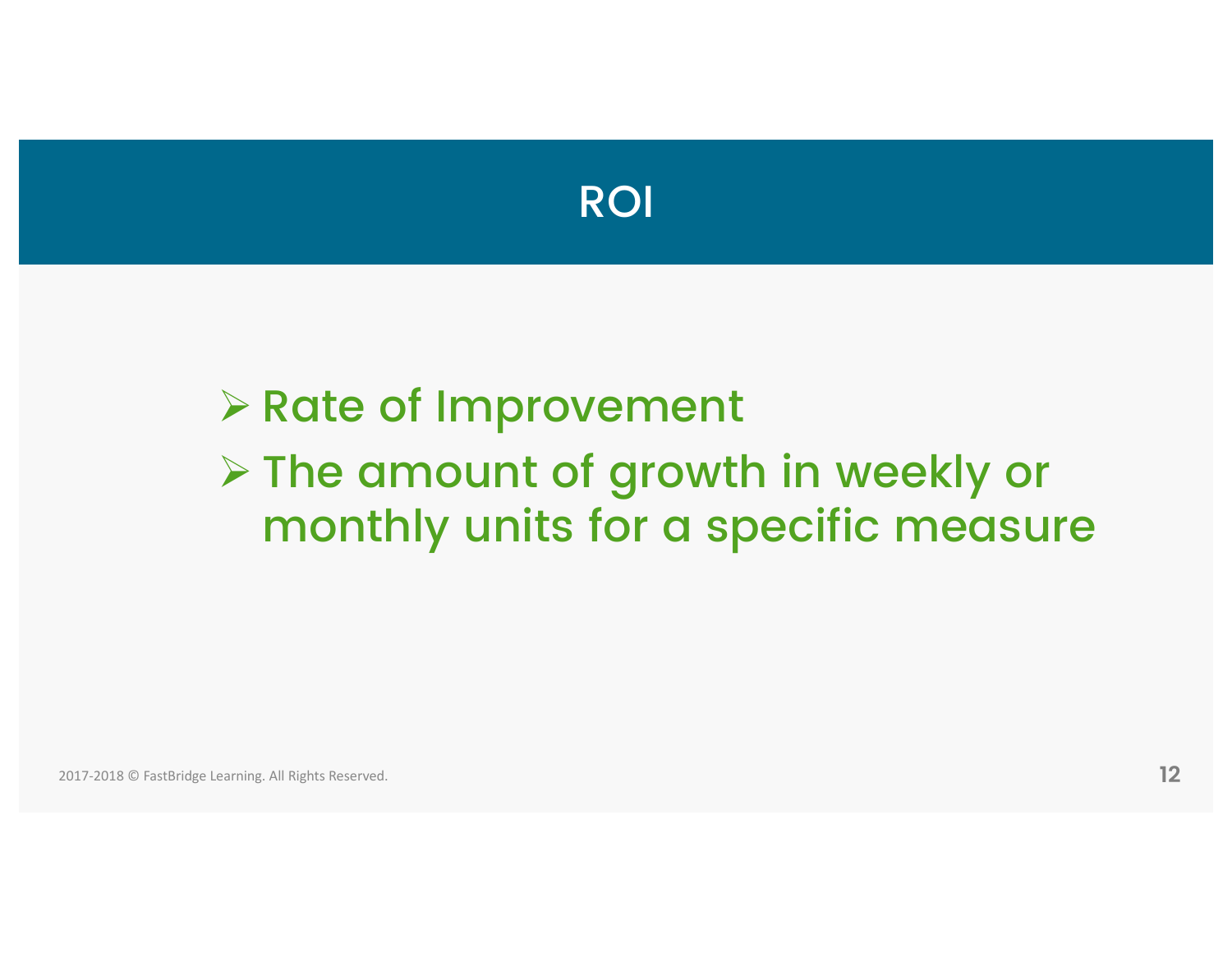#### Adequate Growth

- $\triangleright$  Student skill improvement rate that leads to attaining a benchmark score
- Ø Important because all students need to improve over a school year
- Ø Often described as
	- $\checkmark$  "One year's growth in one year's time."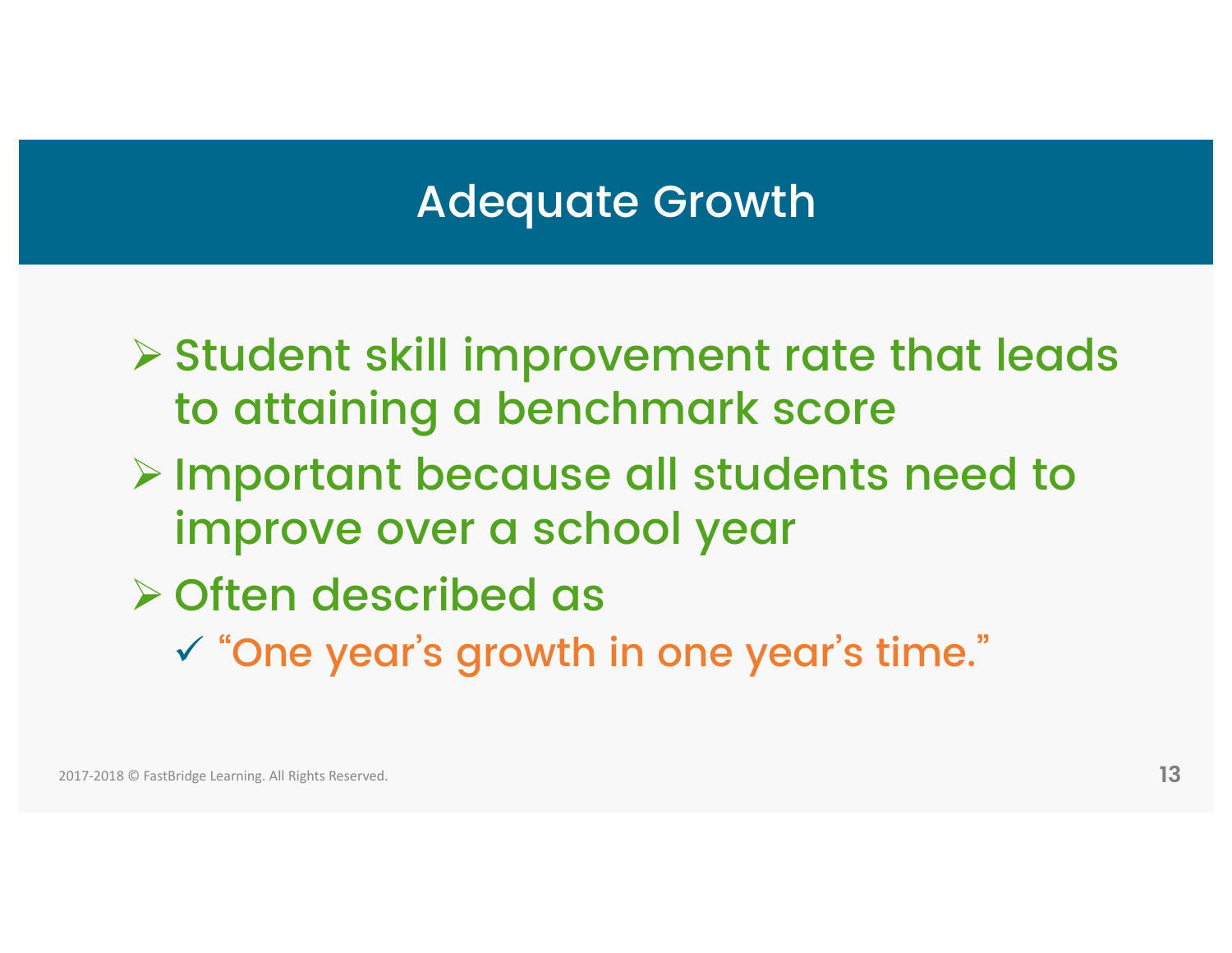#### Student Growth Percentile

- Ø Average growth calculated based on students who all started at the same initial score level
- Ø Shows how growth varies among students
- $\triangleright$  Those who start farther behind need to make more growth in order to catch up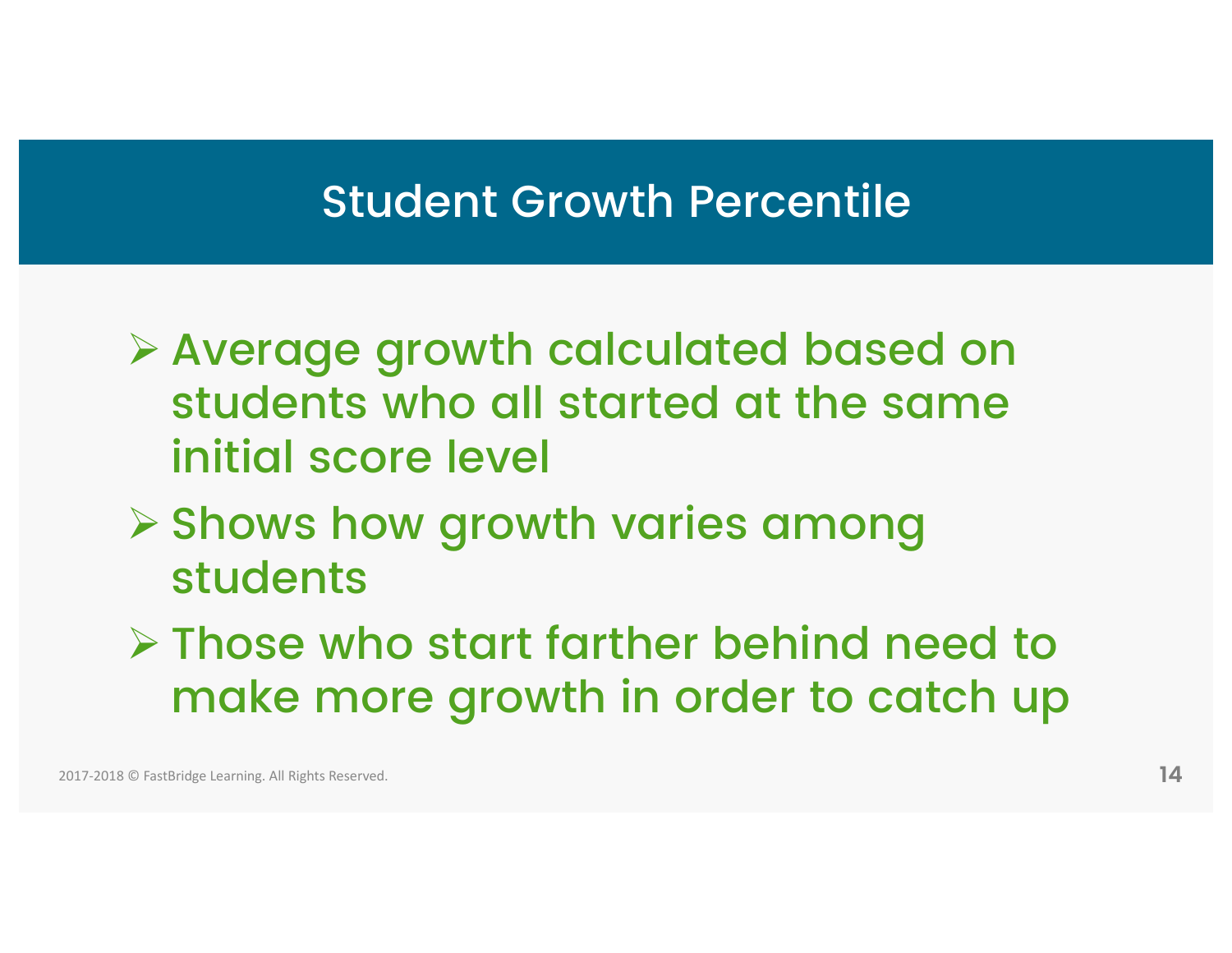# Risk

Ø A way of understanding student scores in relation to learning needs

 $\checkmark$  Based on FastBridge national norms

- $\triangleright$  Low Risk
	- $\checkmark$  Scores at or above the 40<sup>th</sup> percentile
- Ø Some Risk
	- $\checkmark$  Scores from the 15<sup>th</sup> 39<sup>th</sup> percentiles
- $\triangleright$  High Risk
	- $\checkmark$  Scores below the 15<sup>th</sup> percentile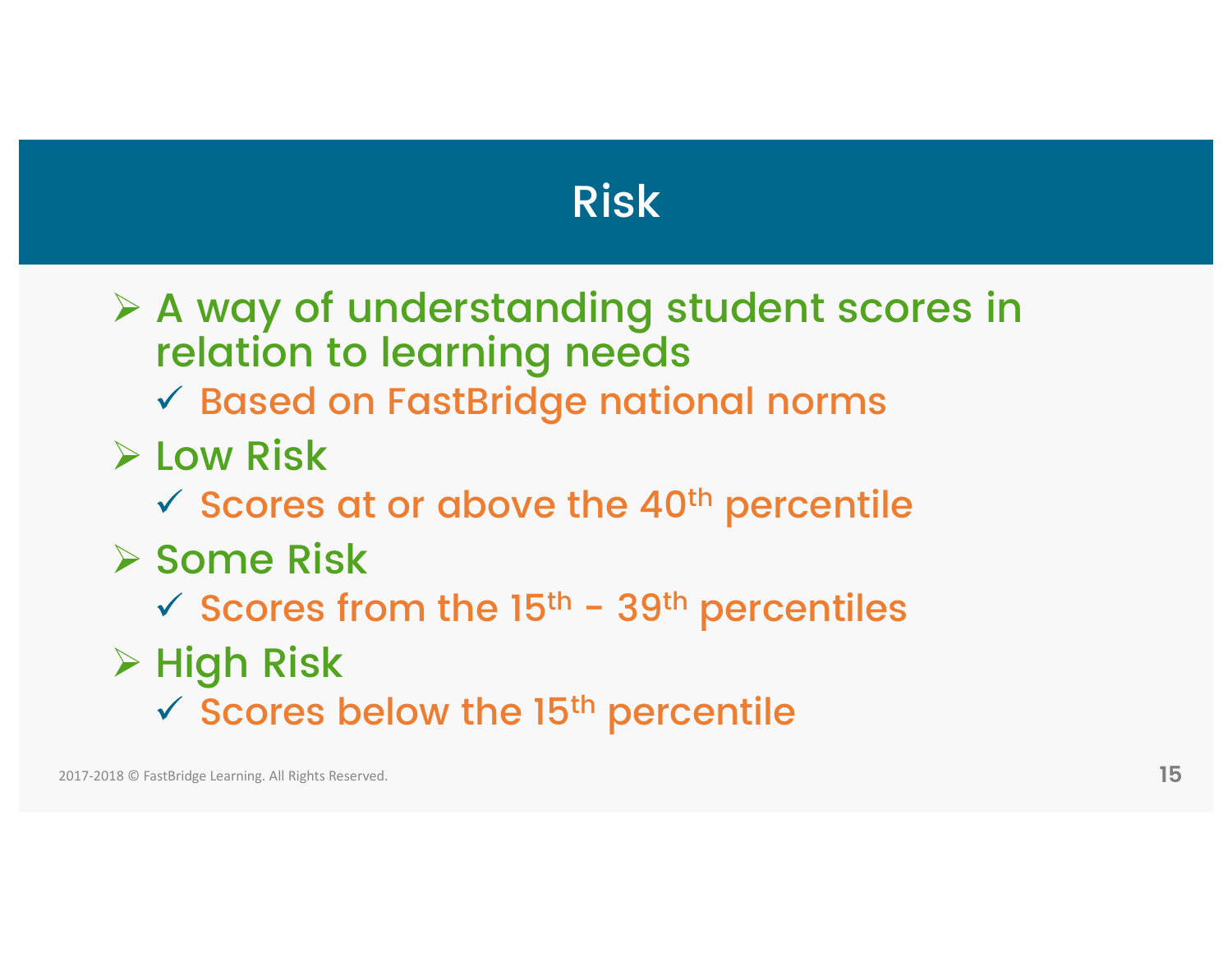#### Progress Monitoring Terms

 $\triangleright$  Tiers  $\triangleright$  Interventions **≻ Goals ≻ Weekly**  $\triangleright$  Trend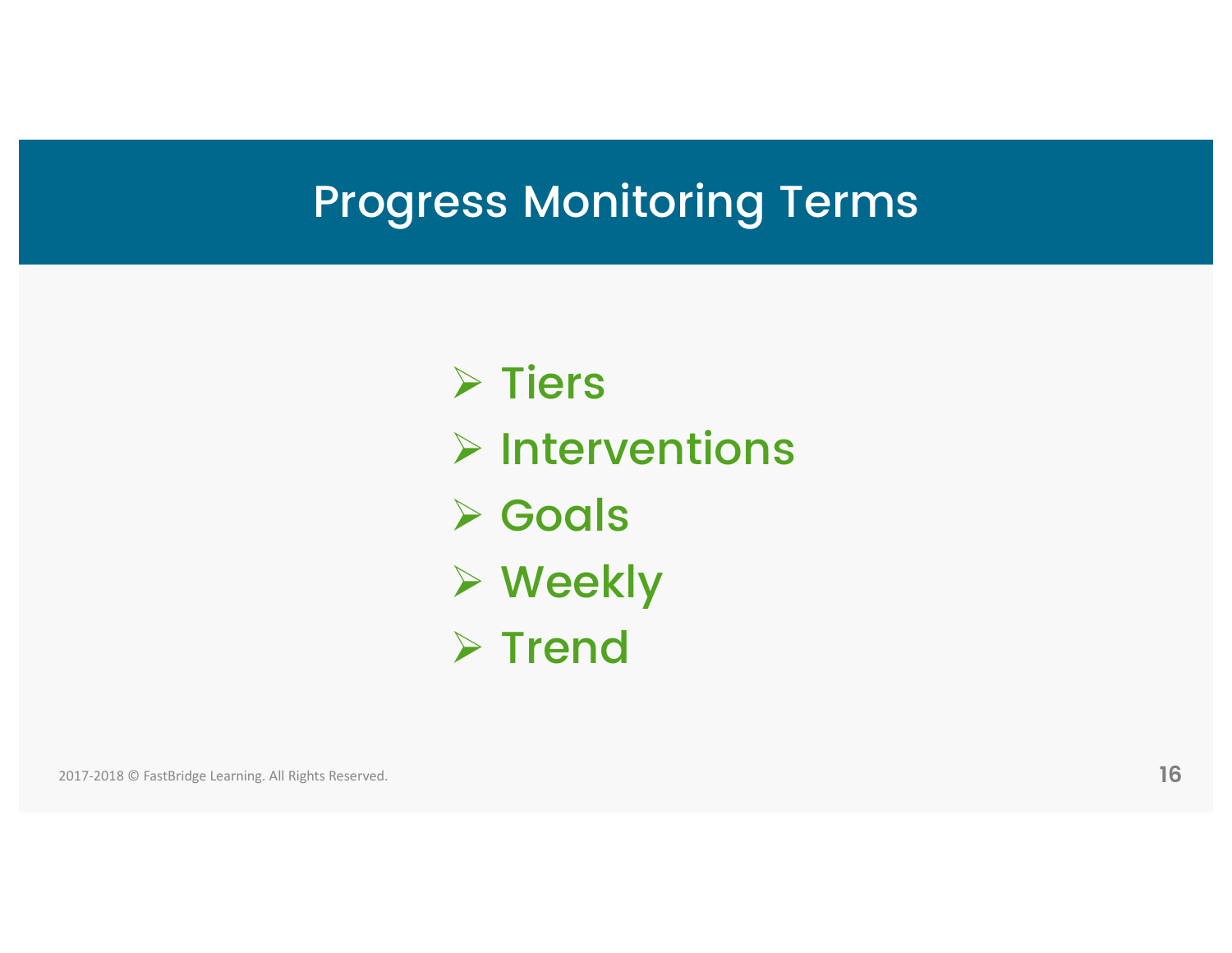## **Tiers**

- Ø Descriptors for types of instruction
- Ø Tier 1 (Universal)
	- $\checkmark$  Universal core instruction
- Ø Tier 2 (Strategic)
	- $\checkmark$  Supplemental instruction provided for about 15-20% of students
- $\triangleright$  Tier 3 (Intensive)
	- $\checkmark$  Focused instruction that typically includes direct and systematic teaching procedure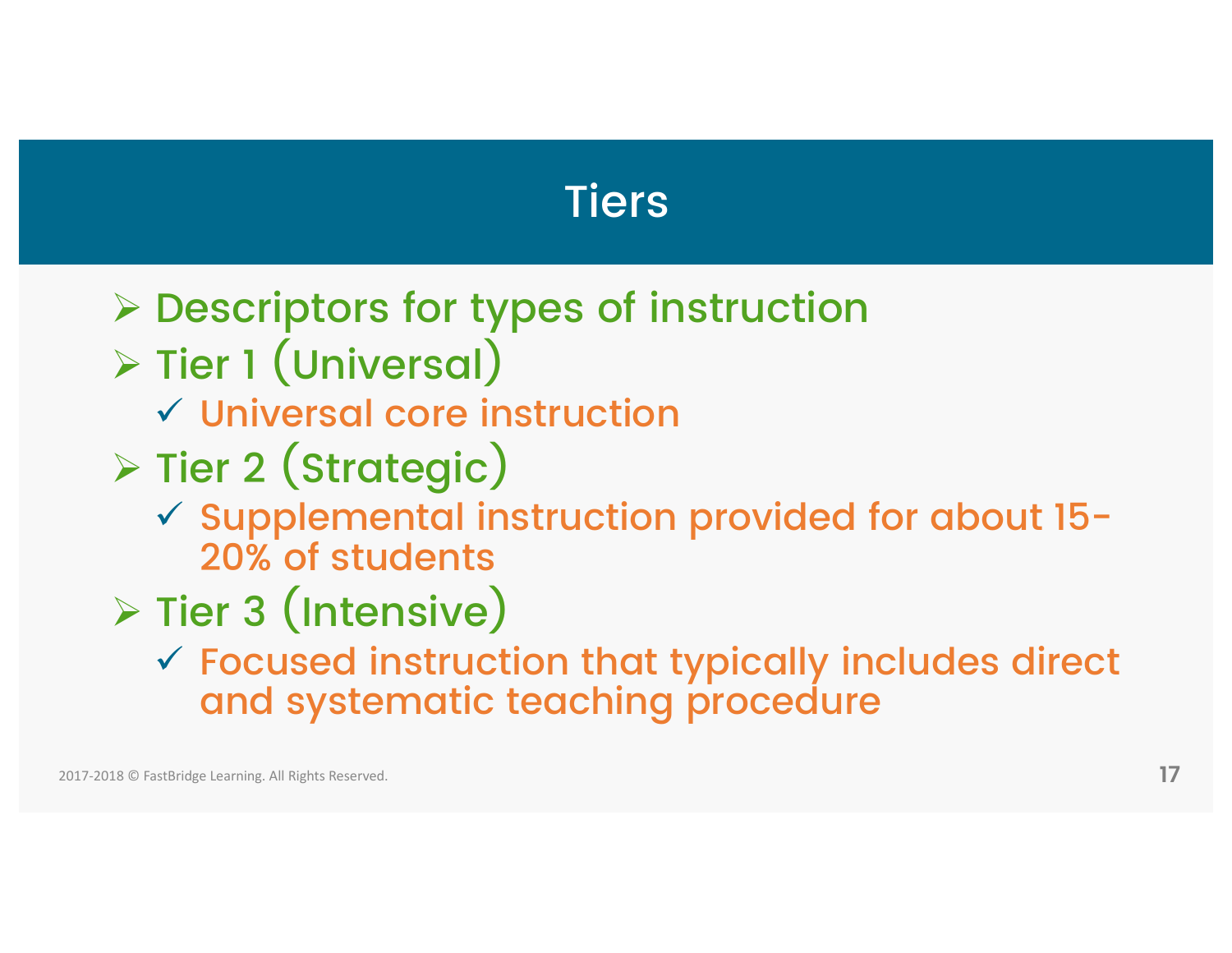#### Interventions

- $\triangleright$  Additional instruction provided to individual students for the purpose of improving one or more specific skills
- Ø Should be supplemental to core instruction
	- $\checkmark$  Except in cases where a replacement core curriculum is needed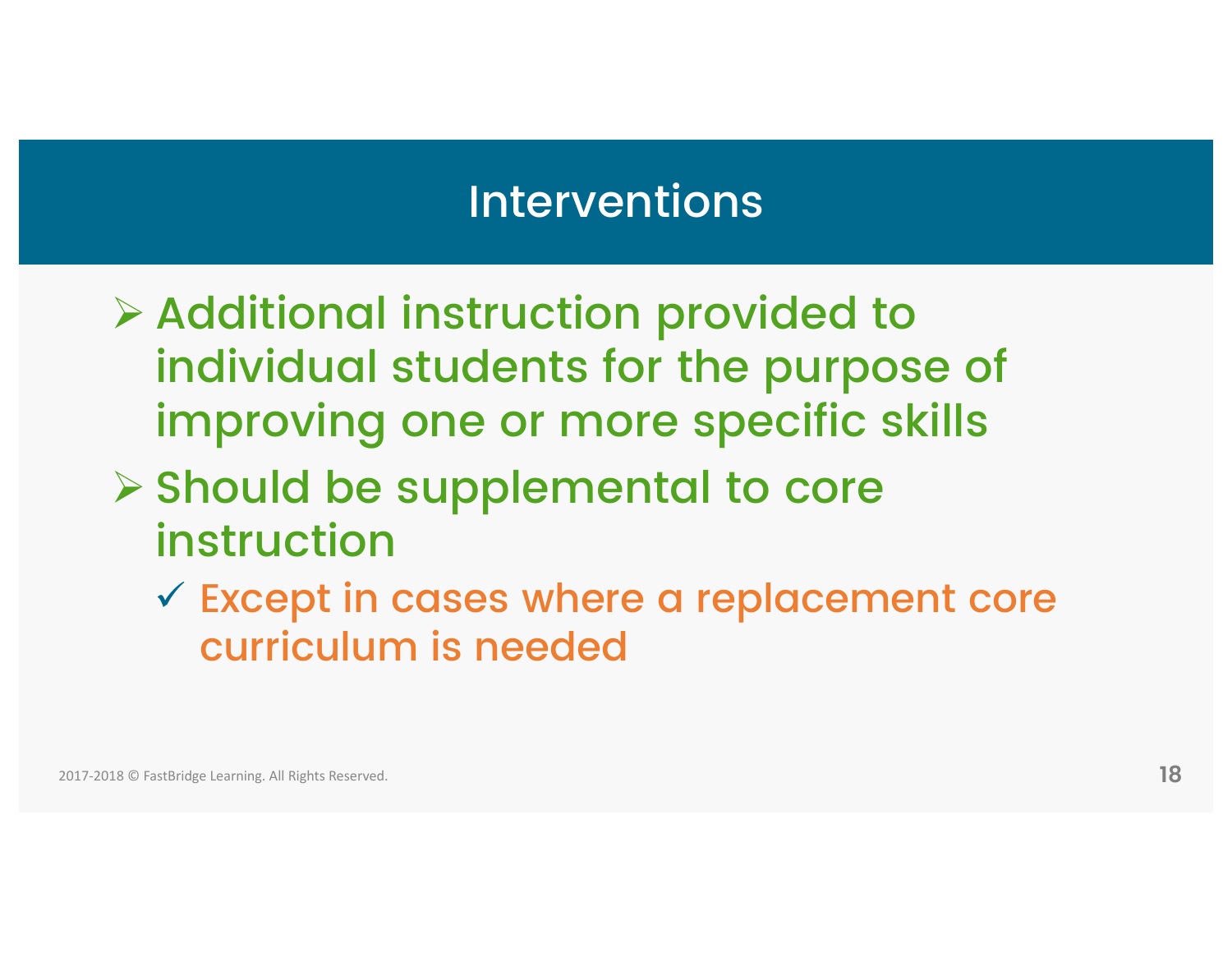# **Goals**

# $\triangleright$  Realistic

 $\checkmark$  A learning expectation based on research indicating the amount of growth typical students make when provided effective

# $\triangleright$  Ambitious

 $\checkmark$  A learning expectation based on an above average weekly rate of improvement instruction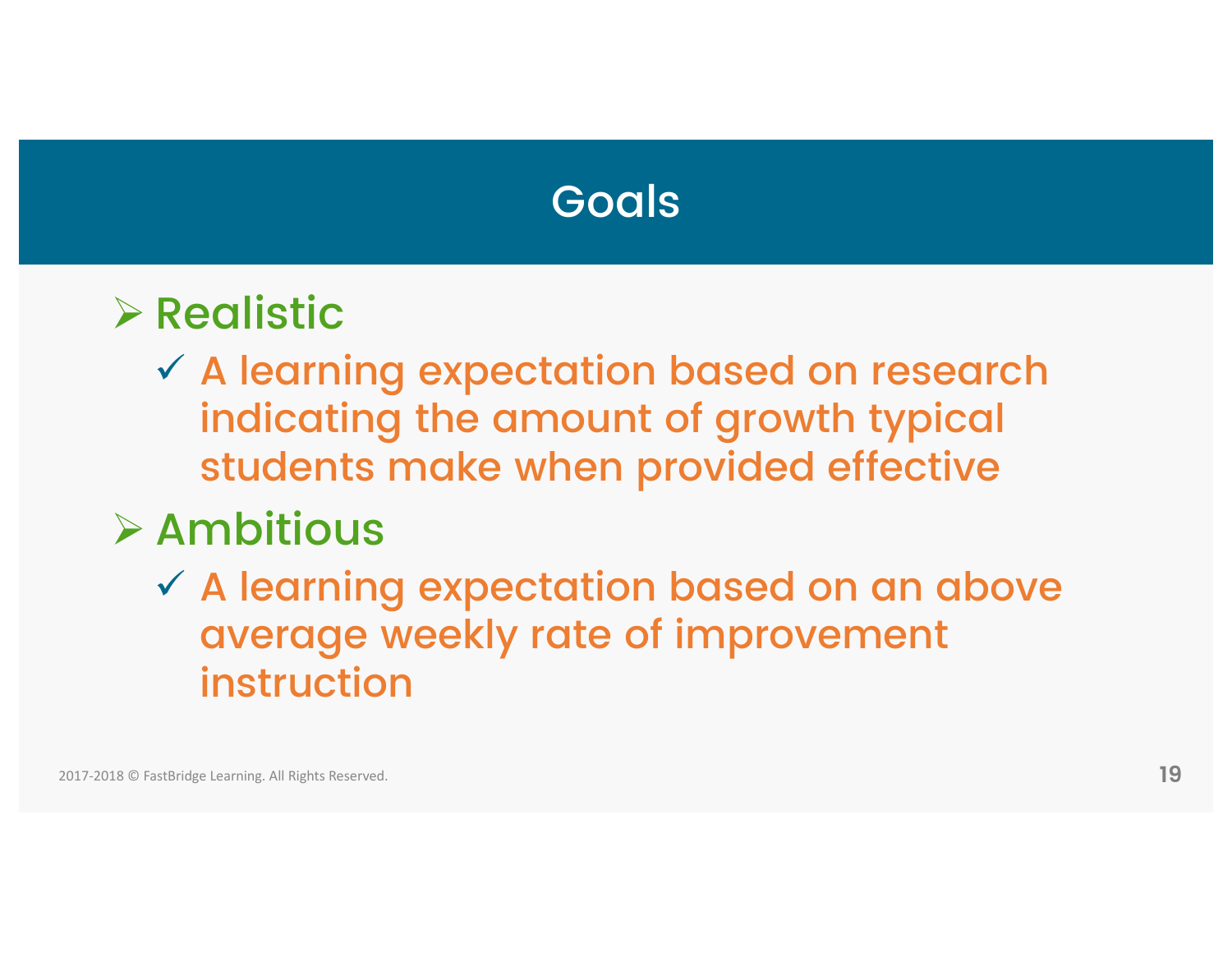# Weekly

- Ø Recommended progress monitoring frequency
- Ø Important because the frequency of data collection will determine how soon intervention effects can be known  $\sqrt{9}$ -12 data points are typically needed